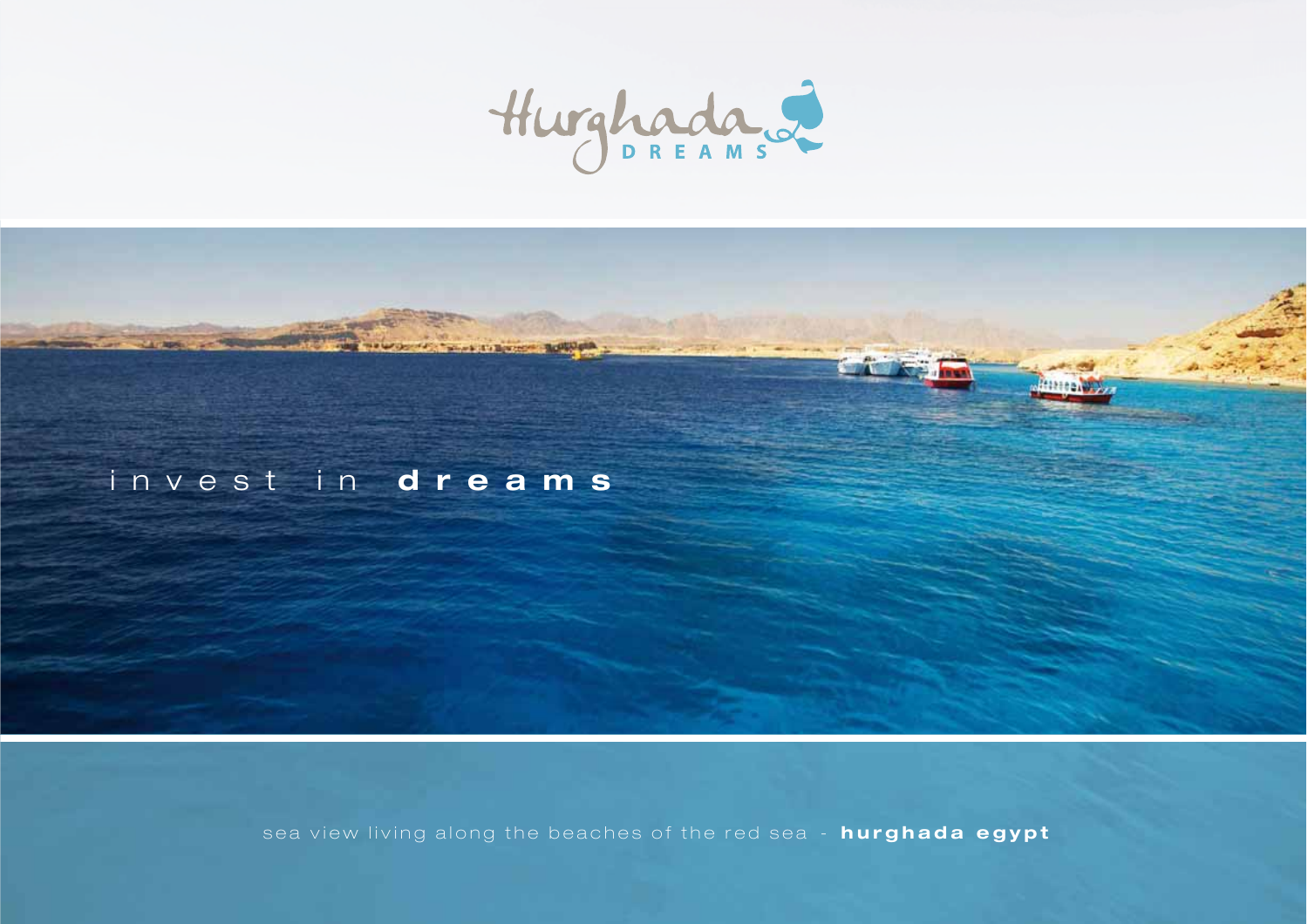## **EGYPT**



Egypt has a mystical and timeless appeal that has been attracting travellers from far and wide for many centuries. From the fascinating sights of the Pharoahs, on the banks of the Nile at Luxor, to the glorious beaches of the Red Sea, this is a land of great contrast, where ancient and modern life exist side by side. Past civilisations have left an indelible impression on the landscape creating what today must rank as one of the most spectacular sightseeing destinations in the world. Egypt has clear skies and bright sunshine all year round. English is the most widely spoken language after Arabic. The country offers nature and desert treks, great scubadiving and even golf, fishing and birding expeditions.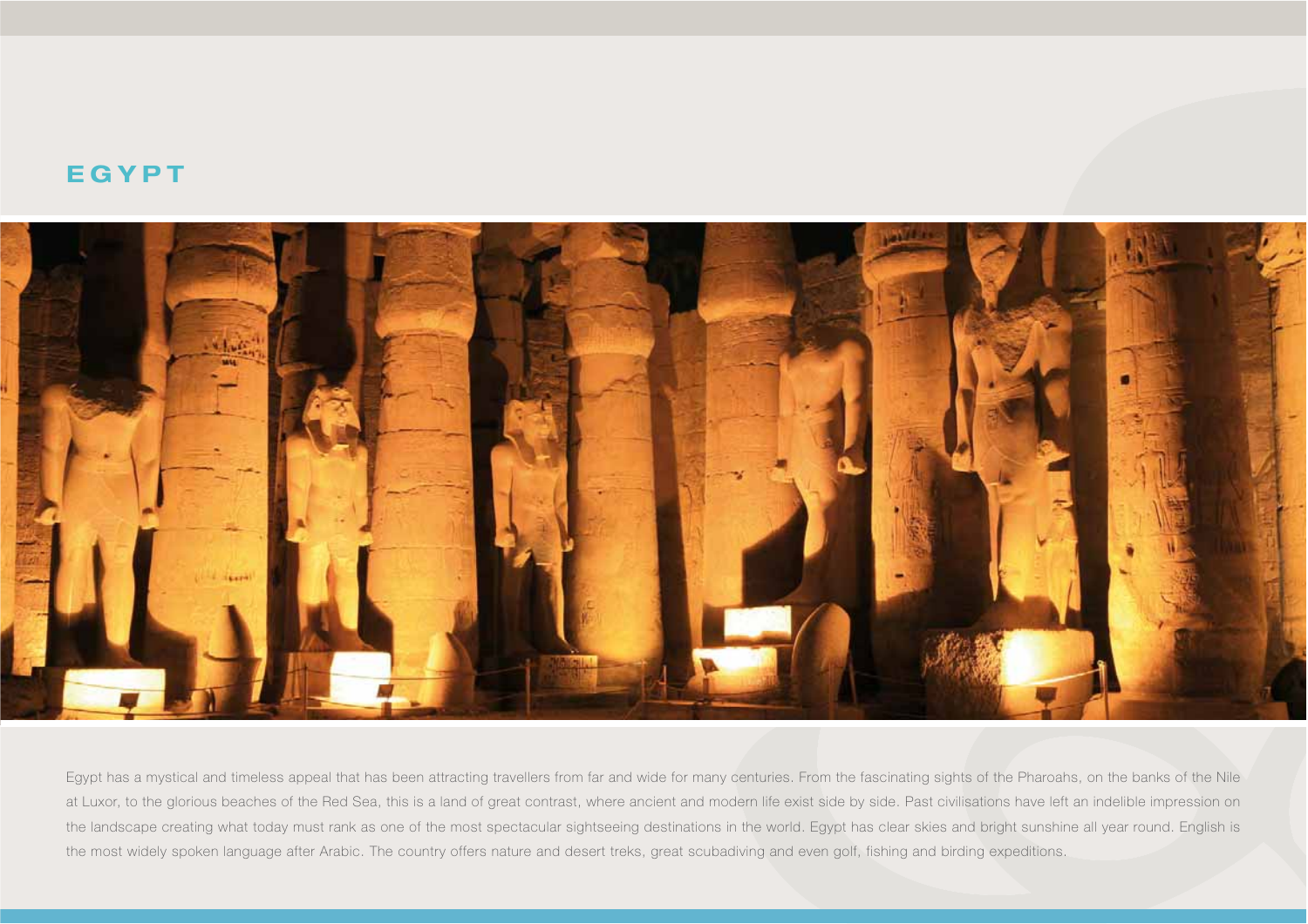# **WHY BUY** A PROPERTY IN EGYPT?





The key factors to Egypt's growing overseas investment in property are:

- Fast growing tourism sector
- Government committed to reducing property related taxation costs
- Property prices still relatively low
- Demand for short term lets increasing

The highest rental incomes achievable for the real estate investor are along the tourist friendly Red Sea coastline. Apartments which are well located and facilitated are most in demand for short term lets, as well as having the highest rental yields. Egypt also has a growing retirement market, which is attracting great attention and is another avenue for real estate investors to explore. Real estate investors can expect an immediate income and medium to long term growth on their investment, and the number of investors exploring the market is set to rise & rise.

Anyone who is thinking of venturing into the overseas real estate market should consider Egypt for medium term investment. There are many positive aspects to the property market in this North African country, it is a beautiful, ancient & exotic place, and its close proximity to Europe is a real plus. The potential tourist market is massive, with easy access from most European countries, a new found economic confidence, and excellent relationships with Western Governments. This combined with year-round sunshine on the Red Sea Riviera make it an exciting real estate proposition.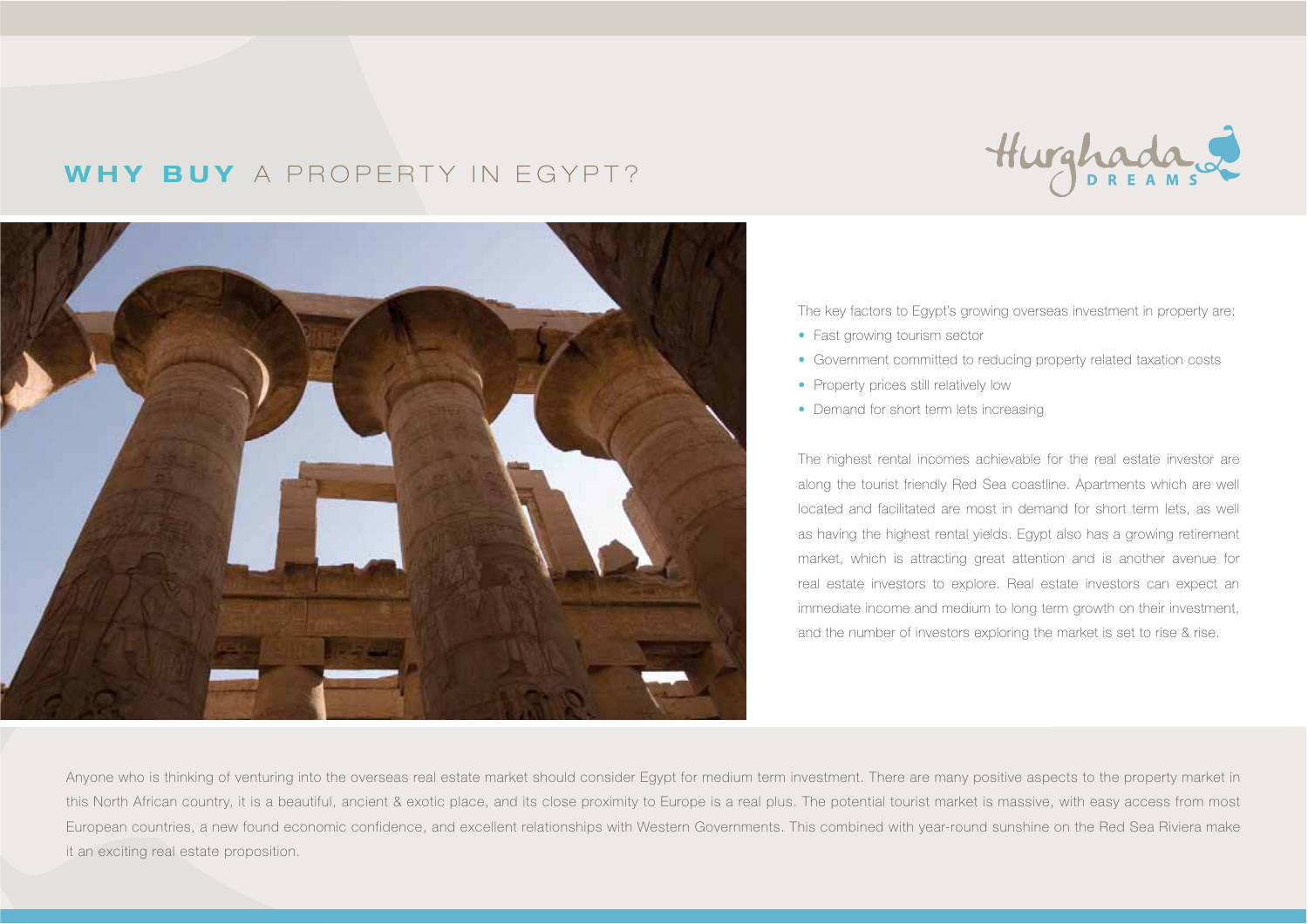## **HURGHADA**



The bustling town of Hurghada is situated on Egypt's Red Sea Rivera, which boasts 750 miles of coastline. Hurghada was founded in the early 20th century and was originally a small fishing village until the tourist revolution of the past few decades. The spectacular coastline and permanent summer weather attract many thousands of visitors to the area, with the number of British visitors increasing by 27% year on year.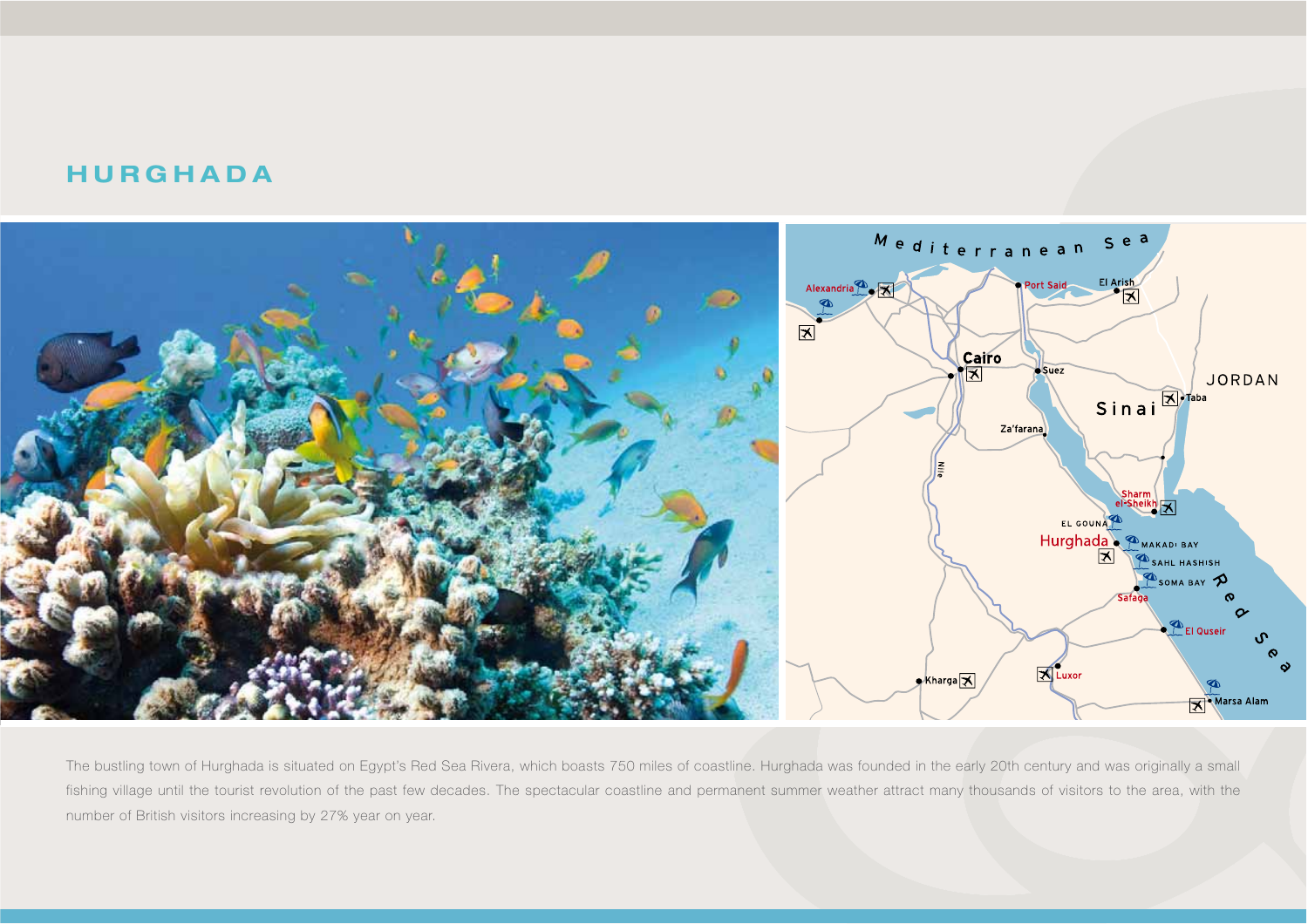



Hurghada has something to offer everyone, and is known worldwide for its spectacular diving, with uninhabited off-shore reefs, and crystal clear waters with an abundance of rare fish. As well as diving, the warm waters are ideal for swimming and snorkelling. Golf is popular in Egypt and has been played there for over 100 years, there are several top class courses close to Hurghada. Other pastimes such as Horse & Camel riding, Quad biking and Desert Safaris are all in demand from tourists. Hurghada is a lively cosmopolitan town with leading European clubs & bars and international restaurants, as well as the more traditional Egyptian establishments.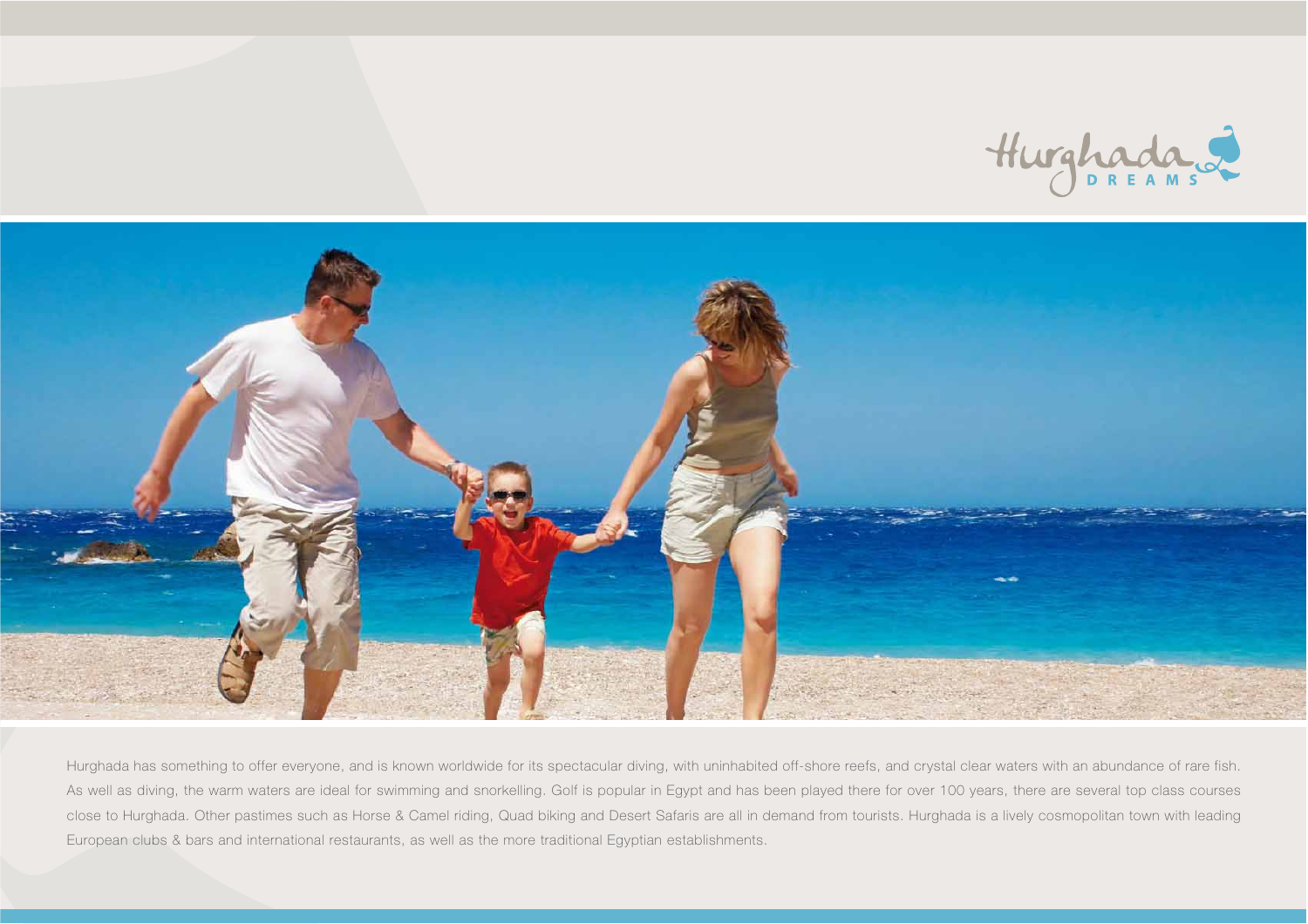

Hurghada Dreams is a brand new gated development of hotel-style apartments (1 & 2 bedrooms), commercial units and extensive facilities. The project is located centrally in Hurghada in a strategic location between downtown and newtown. Accross the road from Hurghada Dreams is the best open public beach in the area meaning you do not have to walk to find a beach and also you get fantastic sea views from most apartments on Hurghada Dreams. This project presents a unique opportunity to invest in Egypt's rapidly emerging property market. No other project this close to the centre can offer sea views & beach access with extensive facilities on a large project at these prices. Owners should see a strong capital growth and an excellent long and short term rental income throughout the year.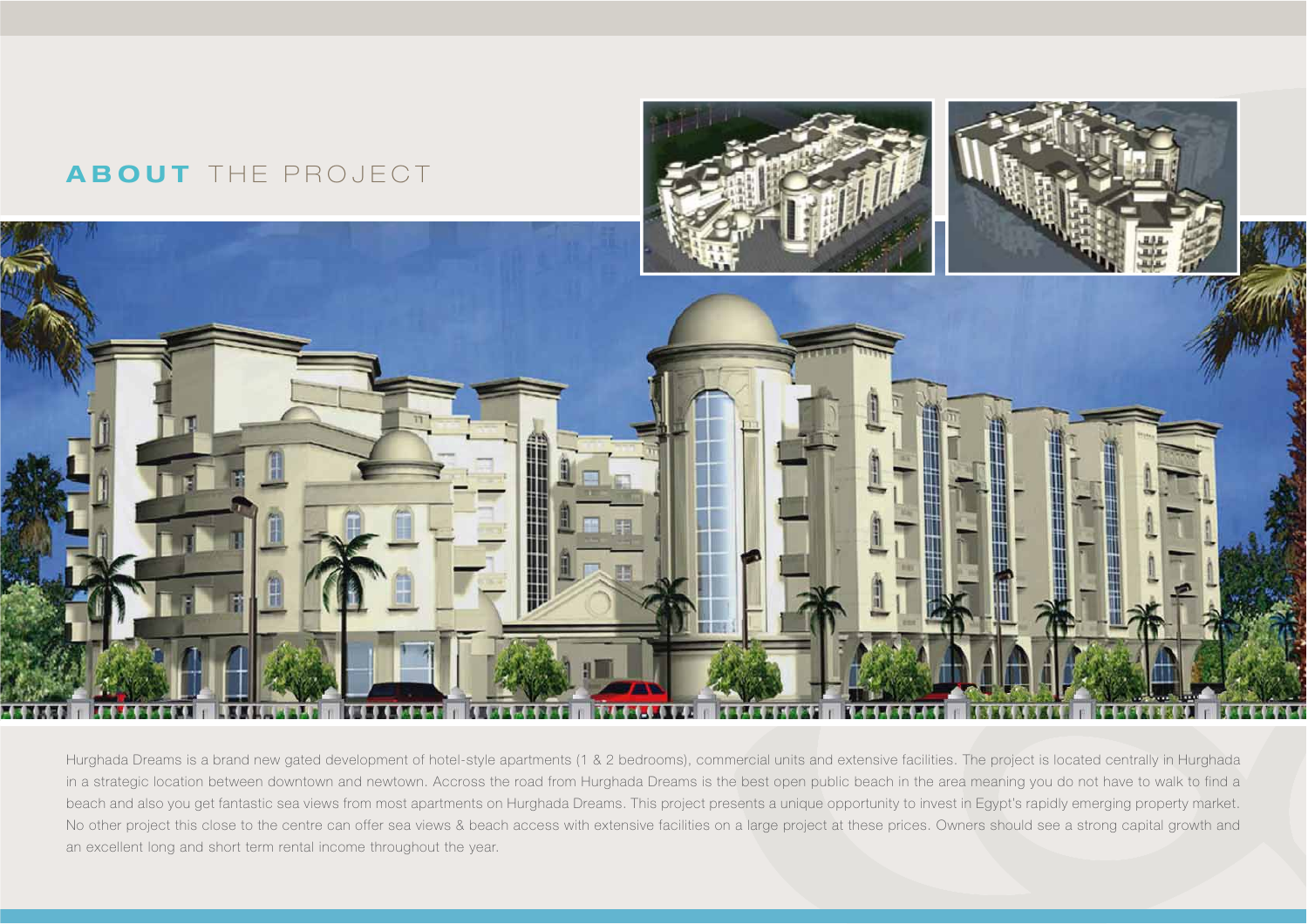

### **KEYFEATURES**

- Sea View apartments
- Large public beach right in front
- High quality building and European style finishing
- Commercial units including Abu Ashra Market
- Panoramic sea view coffee shop/restaurant
- Rental & maintenance service

### **FACILITIES**

- Swimming pool
- Rooftop Cafe
- Health club
- Super Market
- Pharmacy
- Coffee Shop
- Excursions
- Lifts to all floors
- 24 Hour security
- Pre-installation for telephone and internet lines
- Landscaped Gardens
- On site management service



### **DISCOUNT** SCHEME

Owners at Hurghada Dreams will also benefit from a special membership scheme offering discounts to owners at the following stores:

4523 2525 2362 9955

Mr. A Ovner Valid from 06/08

- Guy Laroche Hurghada
- Star Fish Restaurant Hurghada
- Mens & Womens clothing
- New stores will be added in the future.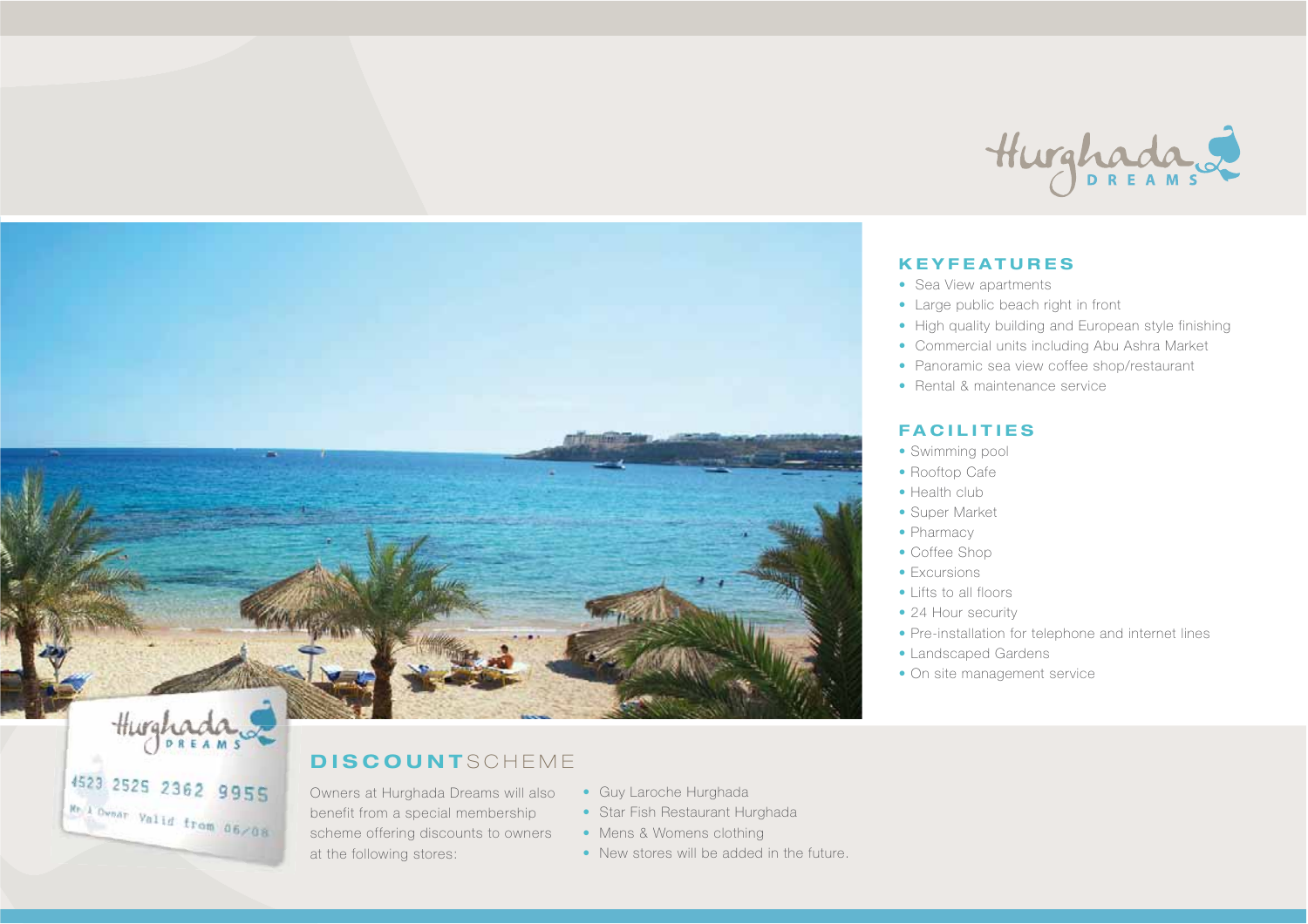# **LOCATION**



Hurghada dreams is located in "Al Arabia" area of Hurghada. This is a strategic location as access to the main centre of Hurghada - Sakkala (Sheraton road) is only 5 minutes away. Sheraton road is home to most of the bars, restaurants, shops and nightclubs (including 2x Ministry of Sound) in Hurghada. To the other direction you reach downtown ("Dahar") where you can experience the more traditional Egypt and also pick up some real bargains. The airport is only 15 minutes away by car.

# **DISTANCES**

| Sakalla (New centre) | 5 minute  | Drive |
|----------------------|-----------|-------|
| Dahar (Downtown)     | 5 minute  | Drive |
| Airport              | 15 minute | Drive |
| El Gouna Golf        | 20 minute | Drive |
| Marina               | 4 minute  | Drive |
| Sharm FI Sheikh      | 90 minute | Boat  |
|                      |           |       |

The Beauty of Hurghada Dreams is its proximity to the public beach. The project lies in front of a large and well maintained public beach meaning the project has fantastic sea views (even from the ground floor). Being a public beach also means that your views will be maintained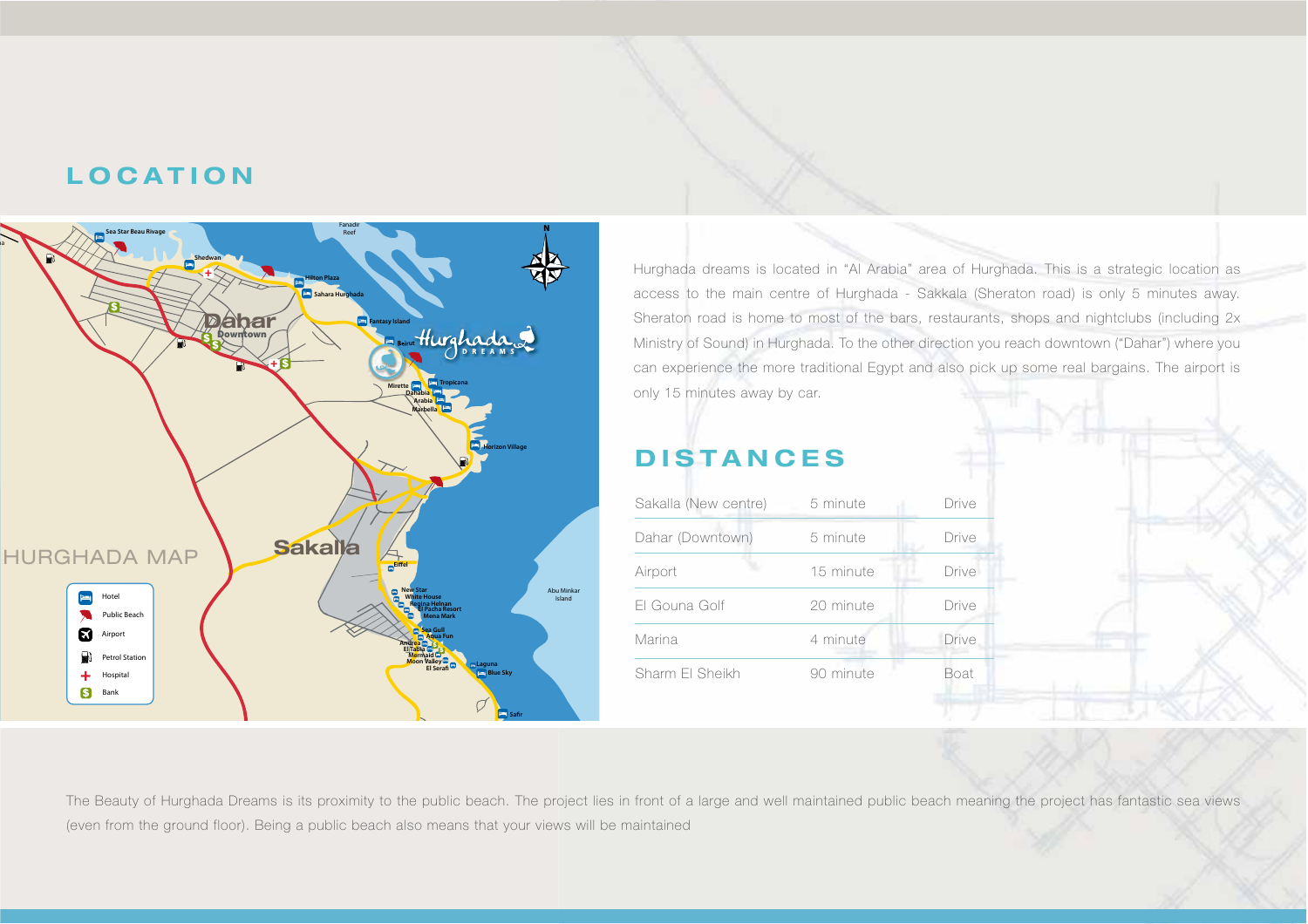# **TYPICAL** LAYOUTS





### **1** BEDROOM APARTMENTS

Total Number: **90** Smallest Size: **50.73 m<sup>2</sup>** Largest size: **90.64 m<sup>2</sup>** Views: **Sea, pool**



### **2** BEDROOM APARTMENTS

Total Number: **50** Smallest Size: **84.34 m<sup>2</sup>** Largest size: **98.82 m<sup>2</sup>** Views: **Sea, pool**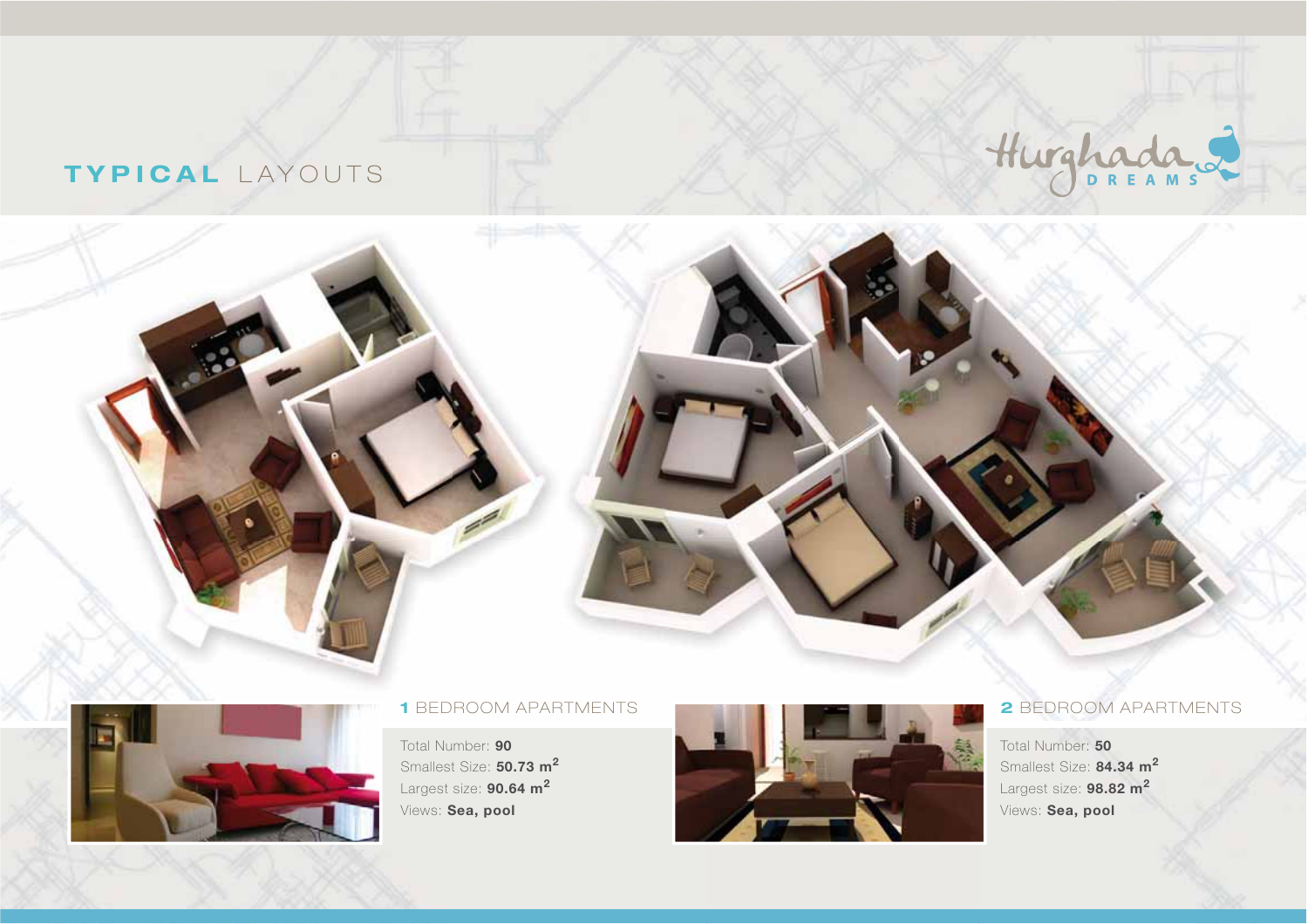### **PAYMENT** PLAN



#### **PAYMENT** OPTIONS

| Reservation* | Deposit on contracts | 6 Weeks after contracts | 8 months after contracts | Completion |
|--------------|----------------------|-------------------------|--------------------------|------------|
| £2,300       | 35%                  | $15\%$                  | 25%                      | $25\%**$   |

\* Refundable within 28 days of signing the reservation agreement \*\* Minus reservation fee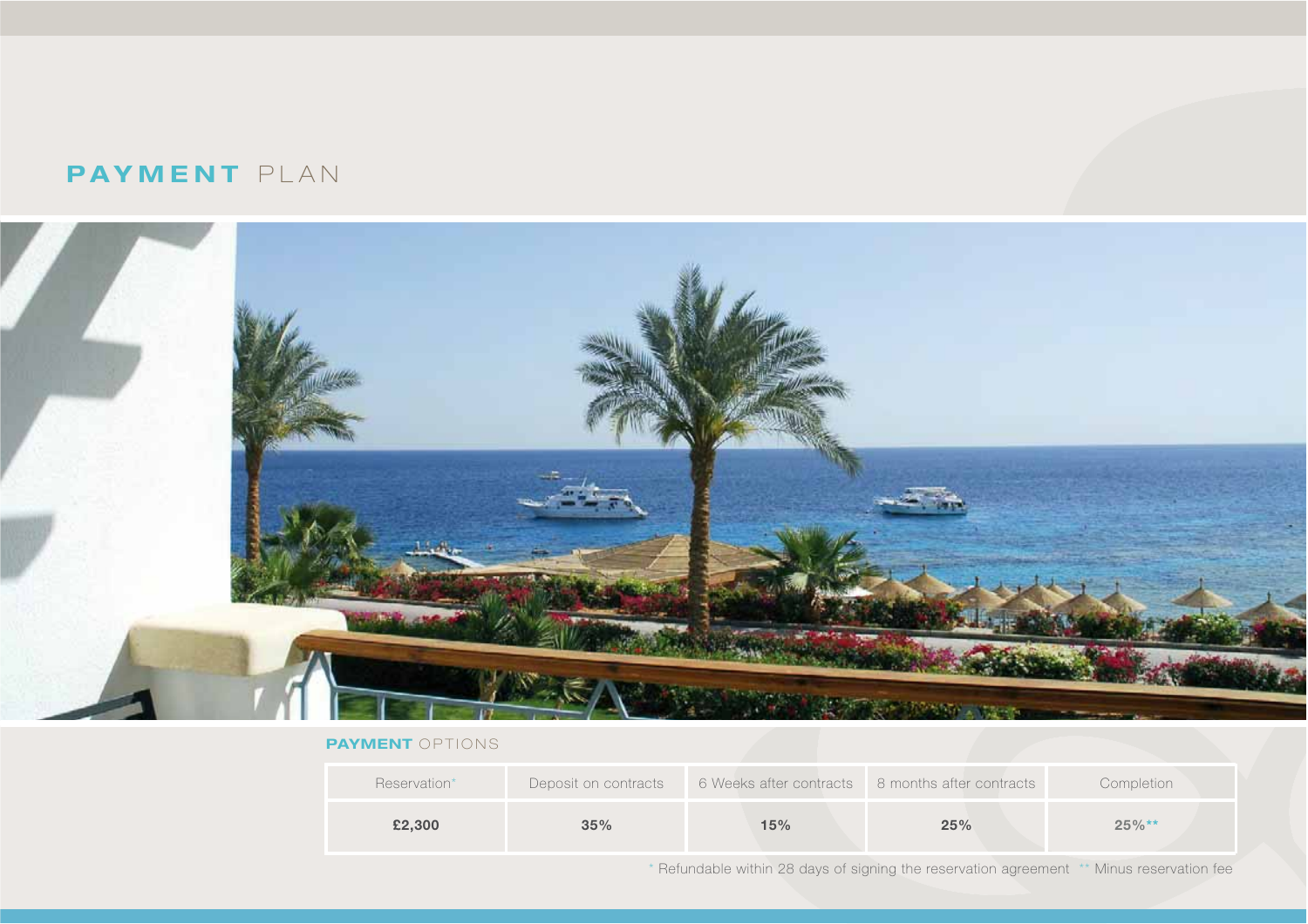# **INVESTMENT** POTENTIAL

### **THE TOP REASONS** TO BUY IN EGYPT

- All year round weather
- Year round rental season
- One of the best diving destinations in the world
- Established tourist destination
- More history and culture to explore
- One of the most stable countries in the middle east
- Only 5 hour flight from the UK
- Rapidly emerging property market supported by any different nationalities (including Egyptians).
- Low taxation

A rental pool will be set up and managed by a third party company which will specialise in the management and rental for the project. The pool system sees the rental returns generated by all the apartments in the pool shared proportionately between owners. The share depends on the size of the apartment and the number of weeks committed to the pool.

| <b>TYPICAL</b> rental rates | <b>Short Term (weekly)</b> | Long Term - monthly |
|-----------------------------|----------------------------|---------------------|
| 1 Bed                       | £150 - £175                | £350 - £400         |
| 2 Bed                       | $£200 - £250$              | £450 - £500         |



#### **WHY** YOU SHOULD INVEST IN **HURGHADA DREAMS**

#### **1. LOCATION. LOCATION. LOCATION**

Key location almost beach-front and within close reach of the centre

#### **2. SEA VIEWS**

Excellent sea views from most apartments, even from the ground floors. Sea views will be maintained due to the fact that the public beach cannot be built on.

#### **3. PRICE**

Excellent, discounted, off-plan pricing with strong potential for capital growth.

#### **4. RENTAL**

Excellent, year round rental prospects and high repeat clients. The location, sea views, beach facilities will ensure a good stream of short & long term lets.

#### **5. QUALITY**

Top quality architectural design and planning with a high quality fit and finish in a modern and minimalist style.

#### **6. OWNER BENEFITS**

Discount membership scheme for use at popular brands throughout Hurghada including some of the best sea food restaurants and designer clothes shops in Hurghada.